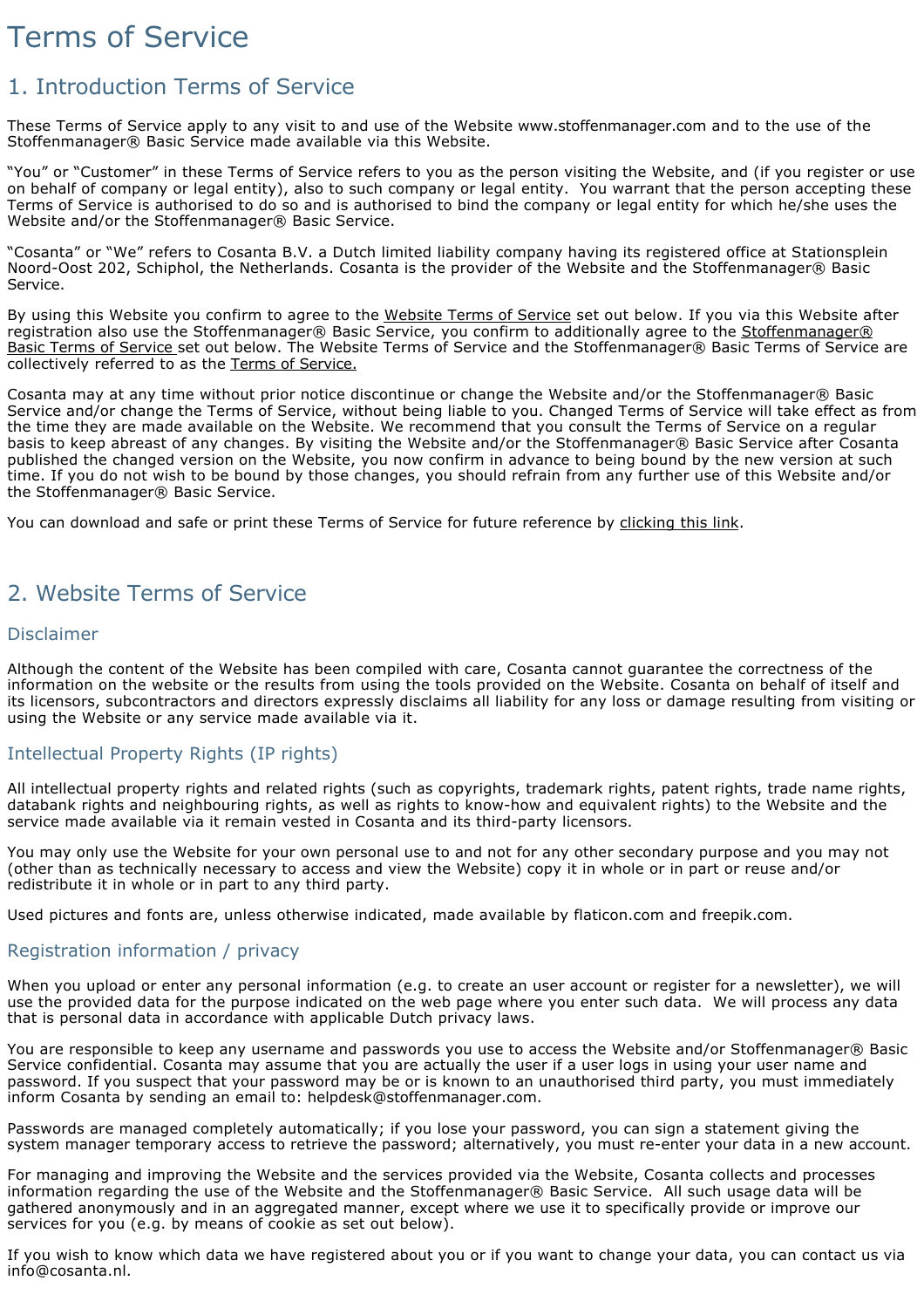#### Use of cookies

For the proper operation of our website Stoffenmanager® uses cookies. These cookies are used for the operation of our software and for keeping anonymous statistics on visitor numbers. Cookies are not shared with third-parties or used for marketing purposes.

#### **What is a cookie?**

A cookie is a small text file that is placed on your computer by the website you are visiting so that this information can be retrieved again later. With Stoffenmanager®, for example, this includes your log-in token so that you do not have to log in for each visit if the "remember me" option is selected.

Only the website that placed the cookie on your computer can retrieve the cookie. Other websites cannot retrieve Stoffenmanager® cookies. You can view and, if you wish, remove your cookies using your browser software. Cookies are necessary for the operation of Stoffenmanager®.

#### **Technically necessary cookies**

When you log in on Stoffenmanager®, a cookie or the local storage of your browser is used to register that you are logged in and what your preferences are (such as preferred language or selected filters). This is technically necessary for the operation of the application. Sensitive information (log-in token) is encrypted using AES Encryption and can only be retrieved by stoffenmanager.com. A cookie does not store your log-in name and password. This storage is short-lived and is removed nearly every time you close your browser.

The cookie that is placed for easy log-in upon your next visit to the website when the option 'Stay logged in' is ticked, will not be removed when you close your browser. Never select this option when using a public computer or a computer that you share with others. You can remove this cookie yourself using your browser settings or by using the log-off option in Stoffenmanager®.

#### **Google Analytics cookie**

Stoffenmanager® uses Google Analytics to keep anonymous track of how many people use Stoffenmanager® as well as of the technical information related to those visits. This includes which browser and which operating system is used. We do this to improve our insight into our user group with a view to future developments. These statistics are not used for commercial purposes by Stoffenmanager® and are anonymised. We cannot see who you are or what you did on the website. We can only see that an x number of our visitors used Firefox and an x number used Internet Explorer.

This cookie is placed by Google, but Cosanta has specified to Google in Google Analytics that it may not use the data. For further information on the Google Analytics privacy terms and conditions, see the Google privacy statement and Google Analytics and Cookies.

#### Applicable law and choice of forum

These Terms of Service are governed by Dutch law. Any disputes arising between you and Cosanta regarding the use of the Website and/or the Stoffenmanager® Basic Service shall be exclusively submitted to the competent court in Amsterdam, under Dutch law.

# 3. Stoffenmanager® 'Basic' Terms of Service

#### 1. Definitions

| Term                            | <b>Definition</b>                                                                                                                                                                                                                     |
|---------------------------------|---------------------------------------------------------------------------------------------------------------------------------------------------------------------------------------------------------------------------------------|
| Cosanta                         | Cosanta B.V. a Dutch limited liability company having its registered<br>office at Stationsplein Noord-Oost 202, Schiphol, the Netherlands;                                                                                            |
| Customer                        | Registered user of the Stoffenmanager® Basic Services;                                                                                                                                                                                |
| Intellectual<br>Property Rights | all copyrights, patents, database rights, rights in trademarks<br>designs, know-how, logos, confidential information and similar<br>rights (whether registered or unregistered);                                                      |
| <b>Basic Services</b>           | Stoffenmanager® making the then current 'Basic' version of Stoffenmanager®<br>Software - installed, managed and hosted by Cosanta - available<br>for limited use by Customer over the internet on a Software as a<br>Services (SaaS); |
| Software                        | Stoffenmanager® the web based software application, which offers tooling to assist<br>the user in estimating, prioritising and managing health risks                                                                                  |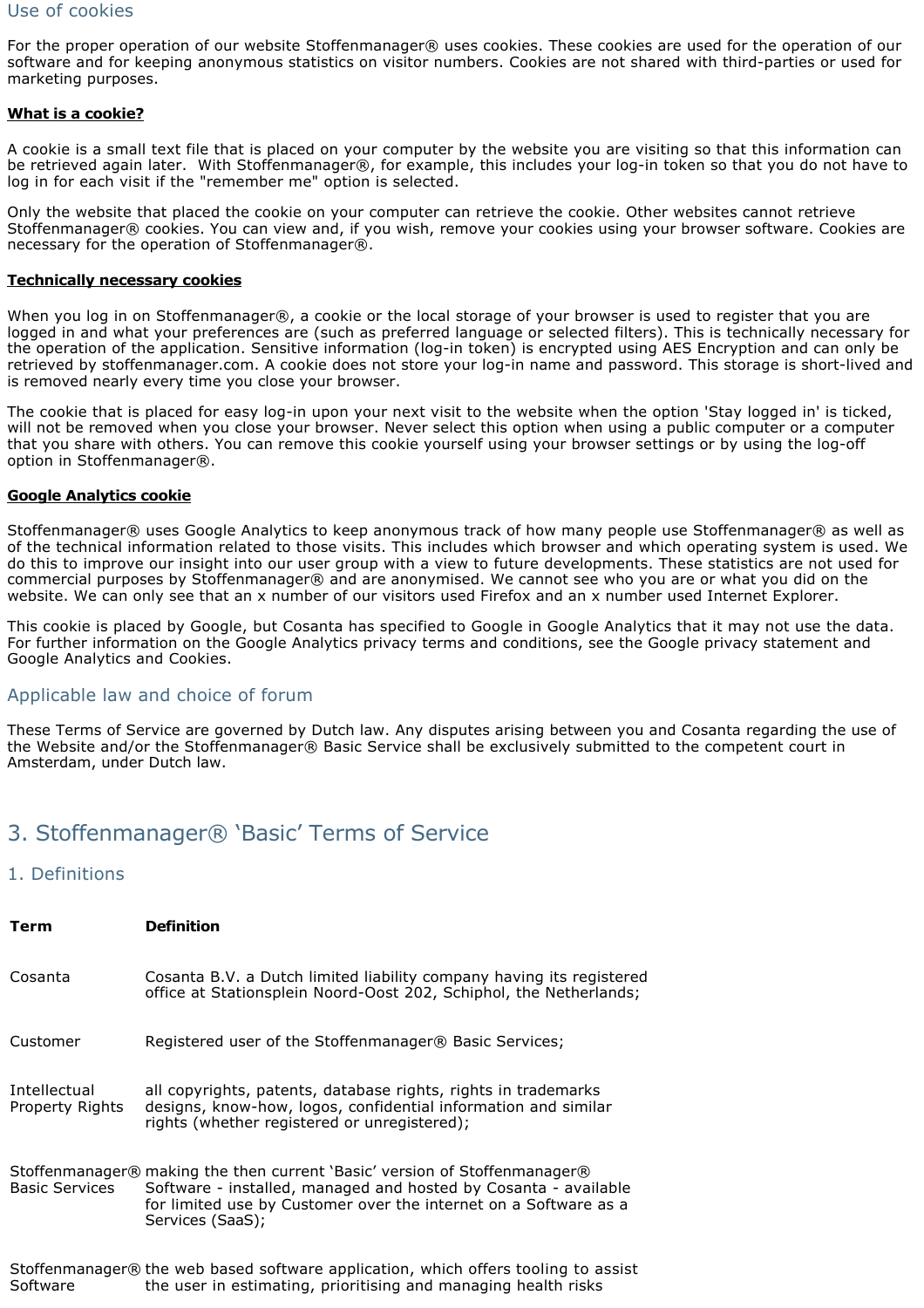related to hazardous materials;

# 2. Stoffenmanager® Basic Services scopes

2.1. Hosting and technical management: Stoffenmanager® Basic Services of Cosanta include the hosting and technical management by Cosanta of the Stoffenmanager® Software in a secured third party data centre. The Stoffenmanager® Software will be implemented by Cosanta and made available ready for use by Customer via the internet. Customer can subsequently connect to the Stoffenmanager® Software via the internet using up to date software browsers, to configure the Stoffenmanager® Software, load its own data in the Stoffenmanager® Software and use the Stoffenmanager® Basic Services.

2.2. Service 'as-is': The Stoffenmanager® Basic Service is provided for free and for limited use only on an 'as is' basis without committed service levels or any commitment to provide support services. Cosanta does not warrant the Stoffenmanager® Basic Services will operate error free or uninterrupted, nor does Cosanta commit to address or resolve defects in the Stoffenmanager® Basic Services.

2.3. Usage limitations, **only one account per company/user**: Customer may only use the Stoffenmanager® Software for the usage scope made available technically by Cosanta from time to time as part of the Stoffenmanager® Basic Service. Cosanta may change or reduce such usage scope at any time without prior notice to Customer. **Each legal entity, company or group of companies/legal entities may only open and use 1 (one) account for the Stoffenmanager® Basic Services** . Opening multiple accounts for the benefit/ use of a company, legal entity or group of companies / legal entities is expressly prohibited and a violation of these terms and will entitle Cosanta to charge Customer the full non discounted license fee for full commercial use at the then current standard applicable license fees of Cosanta version of the Stoffenmanager® Service for all accounts opened and used by or for Customer and to block all accounts for the Stoffenmanager® Basic Services until such fees are paid in full. If Cosanta suspects a violation of this restriction it may ask Customer for further information from Customer and may in its discretion decide to suspend access for Customer to its account of the Stoffenmanager® Basic Services until the concerns are addressed to Cosanta's satisfaction.

2.4. Usage limitations, general Customer may not copy or use any part of the Stoffenmanager® Basic Services expressly including any software, concept, knowhow, data, algorithm or other proprietary aspect thereof, other than as necessary to be able to use the Stoffenmanager® Basic Services. Furthermore, it is strictly prohibited to modify, change, reverse engineer, decompile or create derivative works of the Stoffenmanager® Basic Services or to enable or instruct third parties to do so, except to the extent such restriction is prohibited under applicable mandatory law. Customer must in using the Stoffenmanager® Basic Service observe the usage instructions and guidelines in the Documentation and may not use the Stoffenmanager® Basic Services in a manner interfering or disrupting the integrity or the proper functioning of the Stoffenmanager® Basic Services and the data stored thereon.

2.5. No use for/by third parties allowed: Customer may only use the Stoffenmanager® Basic Services for its own internal business purposes and may not make the use of the Stoffenmanager® Basic Services available to any third party by sale, rent, sublicensing, timesharing or on any other basis, nor use the Stoffenmanager® Basic Services for the benefit of any third party on any basis including by reselling them or by combining them with the services provided by Customer to third parties.

2.6. Evolution of Stoffenmanager® Basic Services: The Stoffenmanager® Basic Services may be updated and changed by Cosanta from time to time without prior notice.

## 3. IP rights, third party license terms

3.1. Ownership Stoffenmanager® Basic Services: All Intellectual Property Rights in or related to the Stoffenmanager® Basic Services, and any modifications thereto, including those suggested or requested to be made by Customer (but excluding any Customer Data) are and will remain to be fully and wholly owned by Cosanta and its licensors.

3.2. Ownership Customer Data: All data which Customer uploads in the Stoffenmanager® Basic Services or sends to the Stoffenmanager® Basic Services or gathers from its relations via the Stoffenmanager® Basic Services, expressly including but not limited to product formula, component specifications and risk assessments created with the Stoffenmanager® Basic Services, are considered Customer Data and are and will remain to be fully and wholly owned by Customer and its licensors. Cosanta will not use the Customer Data for any other purpose then to provide the Services to Customer, to manage, maintain and improve the Services (whereby any use of Customer Data will be at aggregated and anonymised basis only) and to comply with applicable laws.

3.3. Return of Customer Data: Cosanta will have no obligation to retain archive copies of the Customer Data for Customer and may make back-up copies but is not obliged to provide access to those for free in case of an accidental deletion of the Customer Data. Cosanta expressly does not warrant Customer data not be lost or deleted. Customer is itself responsible to make regular back-up copies of its Customer Data to safeguard its interests with respect to such data

## 4. Compliance to laws

4.1. Customer responsibility for legal use: Customer is fully responsible for the use Customer makes of the Stoffenmanager® Basic Services, all data it uploads to the Stoffenmanager® Basic Services and all related instructions it gives to Cosanta in configuring and using the Stoffenmanager® Basic Services for Customer. Customer shall at all times ensure that all such use complies with applicable laws, does not violate any third party rights (expressly including any intellectual property rights or trademark rights) and is does not constitute a tort against any third party. Further Customer commits not to use the Stoffenmanager® Basic Services for sending obscene, threatening, defamatory, fraudulent, or otherwise tortious or offensive messages that could hurt the reputation of Cosanta and its licensors.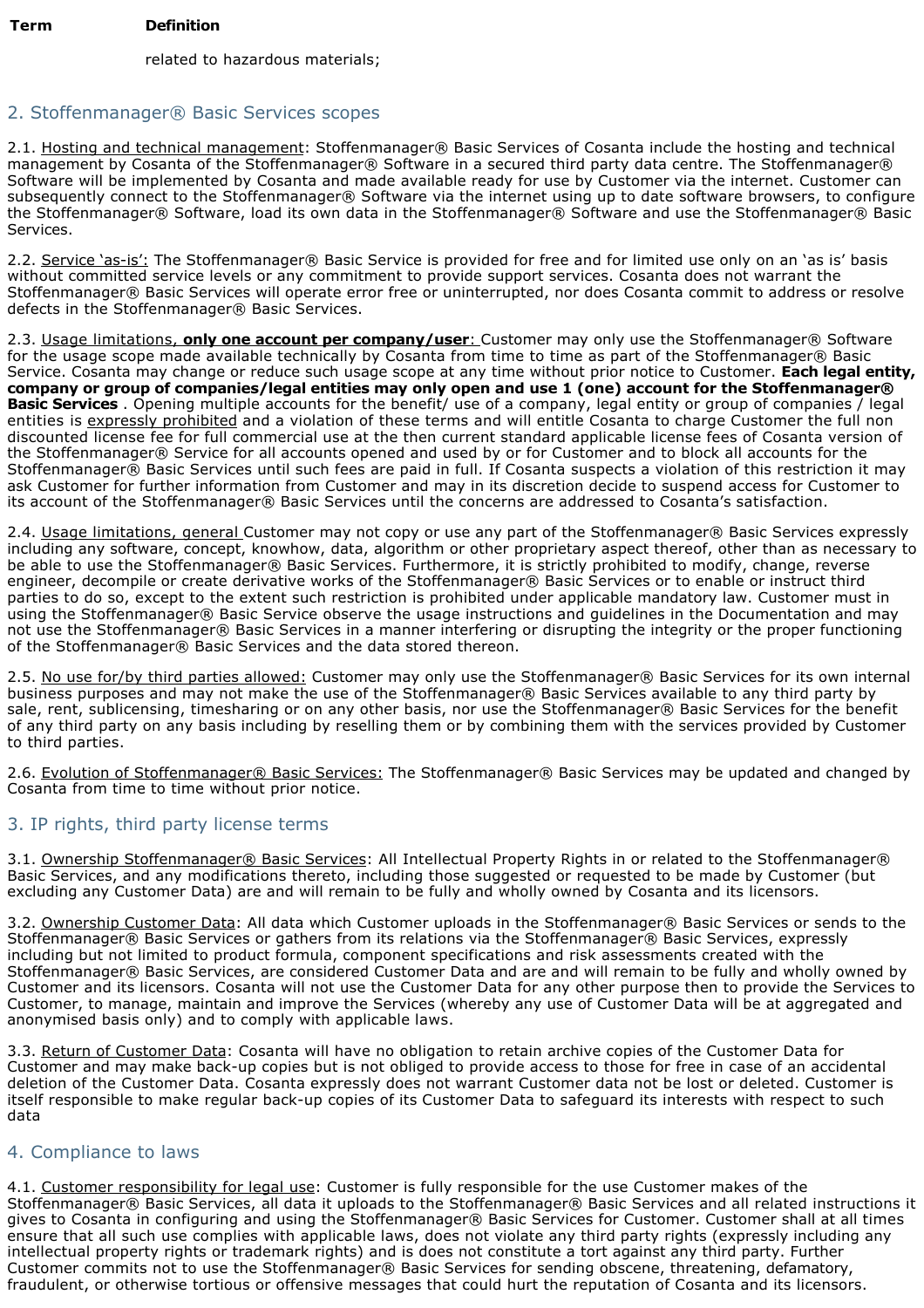4.2. Right to suspend services: Cosanta reserves the right to block any use of the Stoffenmanager® Basic Services expressly including the sending of any messages via the Stoffenmanager® Basic Services which it reasonably deems to violate these terms, any applicable law or any third party right.

4.3. Privacy laws: When you register with Stoffenmanager®, we record your email address in our service messaging system externally hosted by Mailchimp. We only store the email address that we use to send you service messages through Stoffenmanager®. Service messages are usually messages aimed to help you use Stoffenmanager® more effectively and keep you informed about upgrades and errors. Mailchimp's processor terms and conditions apply to these service messages. The Stoffenmanager® Basic Service is expressly not provided by Cosanta to Customer to manage or process personal data. Should incidental to the provision of the Stoffenmanager® Basic Services any personal data be processed by Customer by means of the Stoffenmanager® Basic Services, Customer shall ensure this occurs in accordance with applicable laws and that all consents that may be required from the relevant individuals for such processing are obtained.

4.4. Ultimate responsibility: With respect to applicable laws Cosanta may share prior experiences, market practices and general information about laws and regulations in respect of the use of certain hazardous or otherwise regulated materials and in respect of the Stoffenmanager® Basic Services, but this is done expressly without accepting any liability or responsibility. Cosanta is not a legal advisor or law firm and the ultimate responsibility for ensuring compliance to applicable laws in using hazardous materials or regulated materials and the related use by Customer of the Stoffenmanager® Basic Services is and remains at all times with Customer.

4.5. DISCLAIMER ACCURACY STOFFENMANAGER®: The Stoffenmanager® Basic Service only provides statistical estimations and indications of the expected behaviour of materials in standard situations. The expected behaviour of the material may in practice be different (both in being more and less dangerous than as indicated under the relevant circumstances). Customer is advised at all times to base its final decisions in handling materials not solely on the outcome of its use of the Stoffenmanager® Basic Services.

### 5. Limitation of Liability

5.1. Liability limit direct damage: The total liability of Cosanta towards Customer for breach of contract, tort or under any other legal theory in relation to the Services of Cosanta is fully excluded.

5.2. No limitation: The limitations mentioned in the preceding paragraph of this clause shall not apply if and insofar as the damage or injury are the result of intentional misconduct or gross negligence of Cosanta.

5.3. Exclusion liability indirect damage: Cosanta shall never be liable towards Customer or towards third parties for any consequential or incidental damage, damage to data, lost turnover, lost profits, lost savings, damages occurring as the result of the use of the output of the Stoffenmanager® Basic Service in using a particular material or damage to good name, whether such damages arise under a tort, contract or other claim, even if Cosanta has been informed of the possibility of such damages.

5.4. Employees and subcontractors: The provisions in this clause 5 shall also apply for the benefit of the employees of Cosanta and of the subcontractors utilized by Cosanta in executing its obligations toward the Customer.

5.5. Duty to report and mitigate damages: Any claim to damages against Cosanta must be reported by Customer to Cosanta immediately after Customer became aware of it and Customer must use all reasonable efforts to prevent or mitigate any such damages. Any such claim shall be extinguished by the mere lapse of twelve (12) months after the event to which such claim pertains has first occurred.

5.6. Third party claims: The Customer will indemnify and hold Cosanta harmless from any third party claims and related reasonable legal costs caused by Customer's use of the Stoffenmanager® Basic Services, expressly including any claim from any third party caused by a violation of such third party's rights or of applicable privacy or other laws by Customer in using the Stoffenmanager® Basic Services.

#### 6. IP indemnity

6.1. IP indemnity commitment: As far as Cosanta is aware, the Services do not infringe upon any third party Intellectual Property Rights when used in accordance with the applicable terms. Cosanta shall, as sole and exclusive remedy, defend the Customer at its expense against any claim from a third party that the use of the Cosanta Services by the Customer infringes any third party's Intellectual Property Rights (IP Claim).

6.2. Conditions for IP indemnity: Cosanta shall pay all costs, damages and attorney's fees that a court finally awards as a result of such an IP Claim or make all payments related to a settlement agreed by Cosanta with such third party concerning such IP Claim, provided that:

a. Such IP Claim is not in any way caused by any Customer Data or any act or omission of Customer;

b. Customer promptly notifies Cosanta in writing of such IP Claim; and

c. allows Cosanta to control such IP Claim and any related settlement negotiations and fully co-operates with Cosanta in the defence against such IP Claim.

6.3. Resolving infringement: If an IP Claim is made or in the reasonable opinion of Cosanta is likely to be made then, at Cosanta's option:

a. Cosanta will procure a license from the holder of the relevant Intellectual Property Rights to enable the Customer to continue to use the Services; or

b. Cosanta will replace the relevant part to the Services with a modified version thereof, which does not infringe the third party Intellectual Property Rights; or

c. Cosanta may terminate the provision of the Stoffenmanager® Basic Services with immediate effect.

## 7. Confidentiality